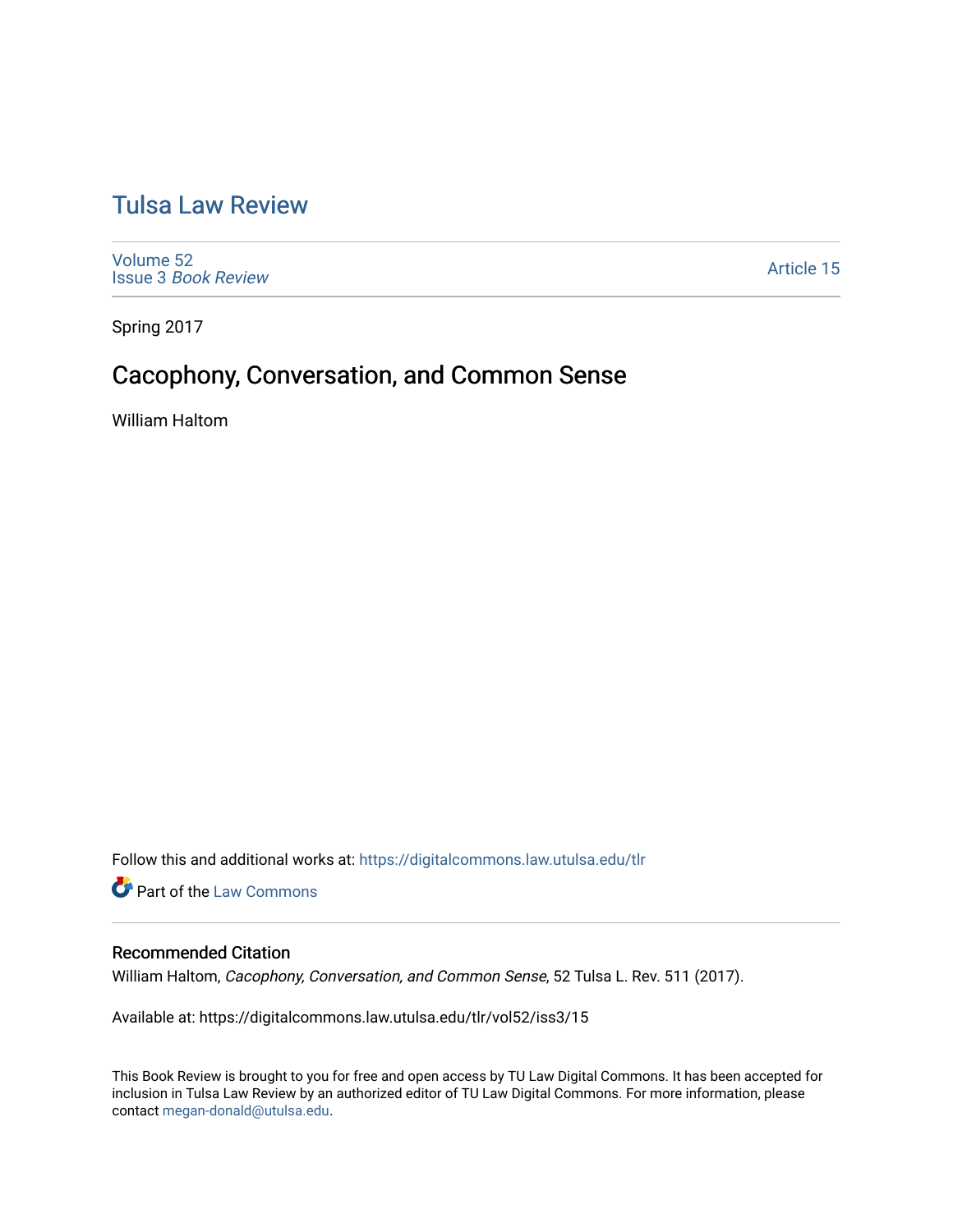## **CACOPHONY, CONVERSATION, AND COMMON SENSE**

## William Haltom\*

### STEPHEN DANIELS & JOANNE MARTIN, TORT REFORM, PLAINTIFFS' LAWYERS, AND ACCESS TO JUSTICE (UNIVERSITY PRESS OF KANSAS 2015). PP. 257. HARDCOVER \$37.50.

Stephen Daniels and Joanne Martin adduce in *Tort Reform, Plaintiffs' Lawyers, and*  Access to Justice<sup>1</sup> the general claim that tort reforms in Texas have so shifted potential plaintiffs' access to lawyers that the adversarial system in civil matters has been compromised severely, perhaps even beyond consequences intended by tort reformers or policymakers. Daniels and Martin show how economic and business consequences of laws and policies in Texas, combined with twenty-first century shifts in the practice of civil law, are driving plaintiffs' attorneys from certain kinds of practice, redirecting their "portfolios" of cases and exertions, or both. As a result, both the access to civil justice that contingency fees promote and much of the gatekeeping trial lawyers have long performed are diminishing. Whether as a deliberate strategy or as an unintended consequence, tort reform in Texas [and *mutatis mutandis* elsewhere in the United States] has made, and threatens to make, civil justice less accessible than before and redress of civil wrongs less likely for have-lesses and have-nots than before. Any student of the sociology of law in general or of U.S. civil litigation in particular must shudder at the prospects the authors ground in their fine study.

Daniels and Martin buttress their general claim by means of concrete data and straightforward history. In marked contrast to the "common sense" generated by insurance companies and tort reformers over the last decades by means of anecdotes and myths, Daniels and Martin interviewed 156 plaintiffs' attorneys intensively and surveyed plaintiffs' attorneys in 2000 and 2006.<sup>2</sup> In addition, the authors drew on surveys of the Texas Bar by others and archival information regarding the evolution of Texas plaintiffs' attorneys. The authors' tracing of data based on multiple, varying

 <sup>\*</sup> Professor, Politics and Government, University of Puget Sound. Disclosure: Professor Haltom recommended that the University Press of Kansas publish this book.

<sup>1.</sup> STEPHEN DANIELS & JOANNE MARTIN, TORT REFORM, PLAINTIFFS' LAWYERS, AND ACCESS TO JUSTICE (2015).

<sup>2.</sup> *Id.* at 233.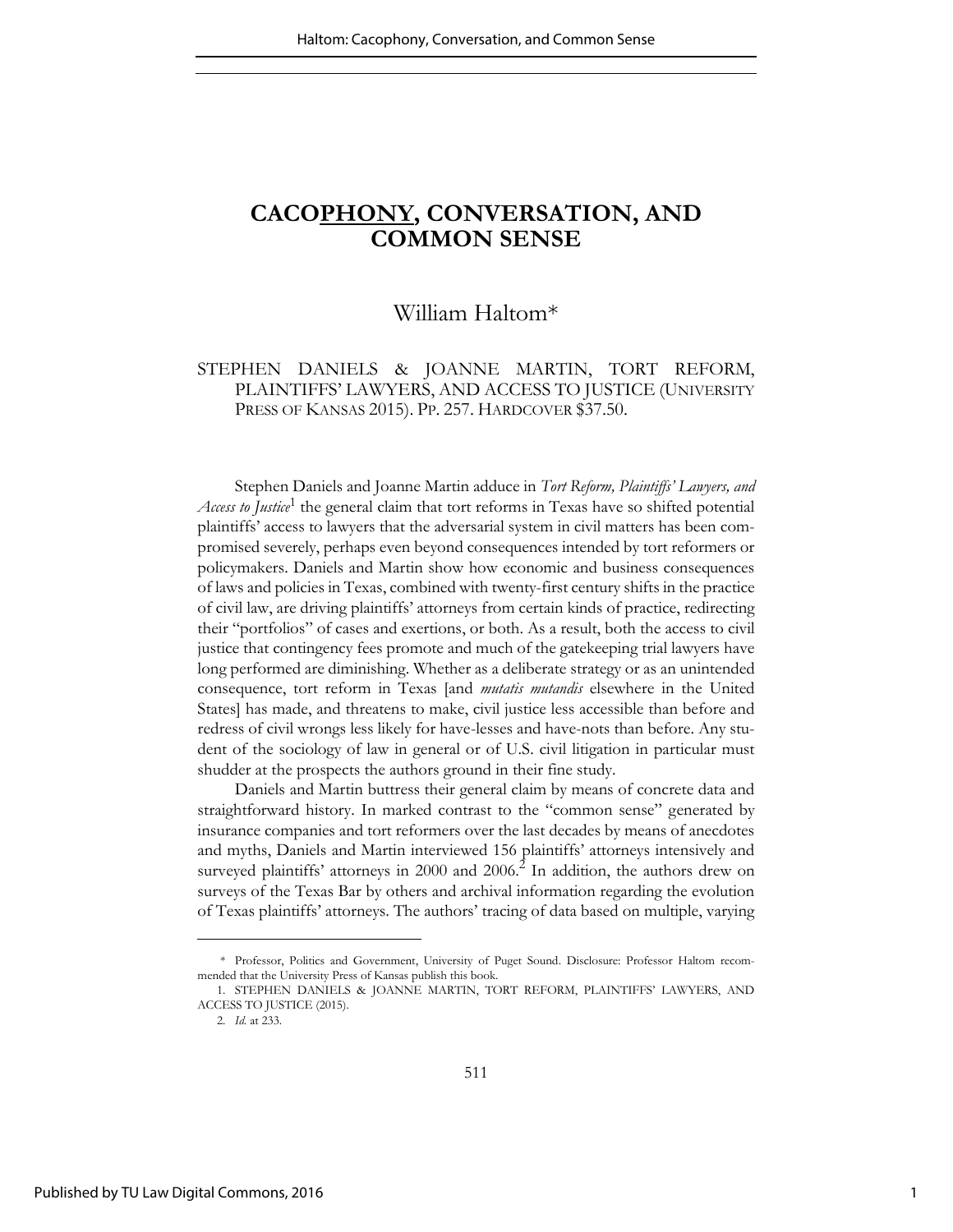512 *TULSA LAW REVIEW* [Vol. 52:511

sources of information differs greatly from the anecdotal casuistry that has long characterized partisan, ideological, and other politicized arguments about civil justice and tort reform.<sup>3</sup> That casuistry has, for more than three decades, put the phony in cacophony and the nonsense in "commonsense tort reform." The authors' deft attention to the actual practice of plaintiffs' attorneys contradicts the caricatures and cartoons favored and foisted by the American Tort Reform Association, local astroturf groups funded by Big Tobacco and other interests, and other sources of misinformation and disinformation.

The authors lead readers from an overview of American-style tort reform in chapter one and a case study of specific tort reforms by Texas's legislatures and courts in chapter two, to a history of Texas trial lawyers in chapter three. These chapters situate the authors' focus on Texas within broader issues that cross states' boundaries. The authors then examine the professional identities and interrelations of referring lawyers and civil litigators in chapter four and the plaintiffs' bar in chapter five. These chapters reveal the individual and collective levels of civil practice in Texas. Specifically, effects and ramifications of tort reforms on individual referrals and individual and collective reputations of trial lawyers in chapter six and ramifications of caps on damages and other changes in civil justice systems for malpractice cases in chapter seven show how the practice of civil litigation has shifted to advantage even more the haves. This intensifying focus on everyday implications of alleged reforms that advocates proclaim to be common sense alerts readers to civil justice realities that billboards and electioneering obscure.<sup>4</sup>

Thus, this book teems with implications for national policy-making and politicking at its beginning and at its end, but furnishes information and insights available nowhere else in between. In chapters four through seven, the authors tease from subnational data insights that inform analysis far beyond breezy characterizations of an alleged "litigation explosion" across the United States or a conjured "judicial hellhole" in a state targeted for tort reform to reveal civil justice and trial lawyering on the ground.<sup>5</sup> In a concluding chapter, the authors then drive home their crucial message for students of law in society and for the few citizens paying enough attention: "Unless there's a way to make money practicing law, rights don't make any difference."<sup>6</sup>

Given these implications, this book promises to enhance at least three conversations. Perhaps the most important, and certainly the most far-reaching conversation to which the authors contribute, concerns contingency-fee litigation. The authors enrich understanding of a feature of the U. S. civil justice system—chronic yet occasionally acute—that shapes elite and popular conceptions, imaginations, and thus discourse. The contingency fee may be and therefore is easily and facilely caricatured

<sup>3.</sup> *Id.*

<sup>4.</sup> *Id.* at 67-68.

<sup>5.</sup> *Id.*

<sup>6.</sup> *Id.* at 239.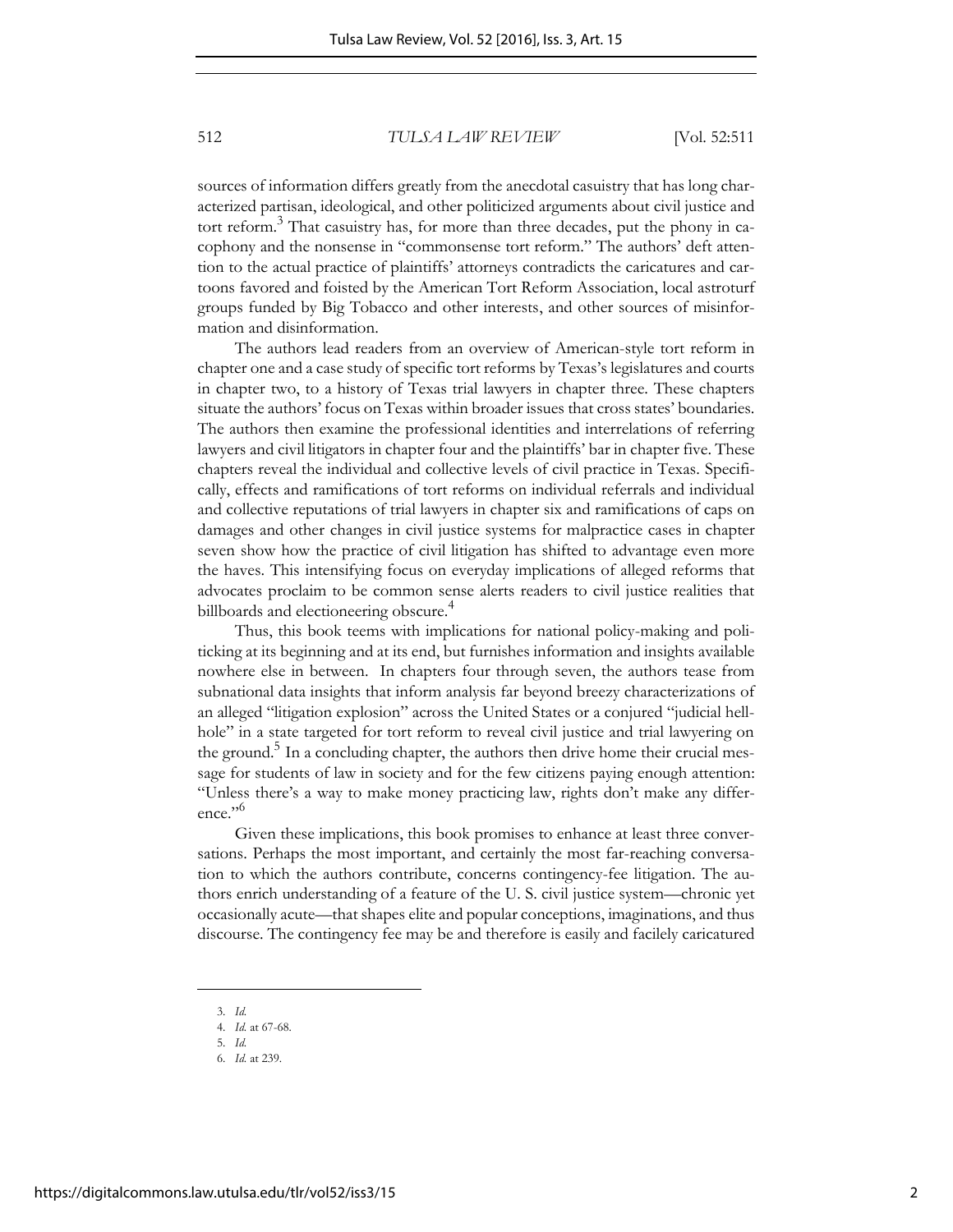#### 2017] *CACOPHONY, CONVERSATION, AND COMMON SENSE* 513

in and through public relations, both scapegoated and glorified as symbolic politicking and image-laden governance in late-night television commercials and Hollywood features.<sup>7</sup> That links *Tort Reform, Plaintiffs' Lawyers, and Access to Justice* to such studies as Marc Galanter's corpus,<sup>8</sup> Lynn Mather's analyses of tobacco litigation in popular media, $^9$  Tom Baker's, $^{10}$  Chuck Epp's, $^{11}$  Michael McCann's, and my studies, $^{12}$  to specify but a few (and to omit extensive, respected, published work by Daniels and Martin themselves]. ).While in this regard the book might appear more appropriate for specialized, graduate-level instruction than for undergraduate instruction, "Law and Society" courses for undergraduates in social sciences would definitely find this work useful in any format that contrasted apparent with actual civil justice. The authors' highlighting of the gatekeeping and law-shaping roles of plaintiffs' attorneys will give readers access to some of the systemic consequences of capping damages and otherwise "reforming" contingency fees.

Moreover**,** this book contributes to conversations about consequences of changes in civil justice policies and ramifications of efforts to "reform" tort litigation to suit the interests of well-positioned lobbyists and politicos and so will intrigue students of policy, policy-making, and especially the impact and outcomes of changes in policies. As a result, the authors correspond with scholarly studies of "adversarial legalism"<sup>13</sup> (from Bob Kagan,<sup>14</sup> Martha Derthick,<sup>15</sup> Tom Burke,<sup>16</sup> and Carl Bogus<sup>17</sup>) as well as popular screeds concerning tort reform from Walter Olson<sup>18</sup> to Ralph Nader *et al.*<sup>19</sup> This range of "correspondence" would, in my view, make the book valuable for graduate classes and undergraduate classes alike. Daniels and Martin

 <sup>7.</sup> I have in mind ERIN BROCKOVICH (Universal Pictures 2000) and THE VERDICT (Twentieth Century Fox Film Corporation 1982), but the list of films that involve contingency negation and litigation is far longer and includes a recent documentary, "HOT COFFEE: IS JUSTICE BEING SERVED?" (The Group Entertainment 2010). Please see Michael McCann and William Haltom, *Ordinary Heroes vs. Failed Lawyers—Public Interest Litigation in* "Erin Brockovich" *and Other Contemporary Films*, LAW & SOC. INQUIRY (2008).

<sup>8.</sup> Marc Galanter, *Real World Torts: An Antidote to Anecdote,* 55 MD. L. Rev. 1093 (2006).

<sup>9.</sup> Lynn Mather, *Theorizing about Trial Courts: Lawyers, Policymaking, and Tobacco Litigation*, LAW & SOC. INQUIRY (2006).

<sup>10.</sup> TOM BAKER, THE MEDICAL MALPRACTICE MYTH (2007).

<sup>11</sup>**.** CHARLES R. EPP, MAKING RIGHTS REAL: ACTIVISTS, BUREAUCRATS, AND THE CREATION OF THE LEGALISTIC STATE (2010).

<sup>12.</sup> WILLIAM HALTOM & MICHAEL MCCANN, DISTORTING THE LAW: POLITICS, MEDIA, AND THE LITIGATION CRISIS (2004); Michael McCann, William Haltom, & Shauna Fisher, *Criminalizing Big Tobacco: Legal Mobilization and the Politics of Responsibility for Health Risks in the United States*, 38 LAW & SOCIAL INQUIRY 288 (2013).

<sup>13.</sup> *See generally*, CARL T. BOGUS, WHY LAWSUITS ARE GOOD FOR AMERICA: DISCIPLINED DEMOCRACY, BIG BUSINESS, AND THE COMMON LAW (2003); THOMAS F. BURKE, LAWYERS, LAWSUITS, AND LEGAL RIGHTS: THE BATTLE OVER LITIGATION IN AMERICAN SOCIETY (2002); MARTHA A. DERTHICK, UP IN SMOKE: FROM LEGISLATION TO LITIGATION IN TOBACCO POLITICS (2001); ROBERT A. KAGAN, ADVERSARIAL LEGALISM: THE AMERICAN WAY OF LAW (2003).

<sup>14</sup>**.** KAGAN, *supra* note 13.

<sup>15</sup>**.** DERTHICK, *supra* note 13.

<sup>16</sup>**.** BURKE, *supra* note 13.

<sup>17</sup>**.** BOGUS, *supra* note 13.

<sup>18.</sup> WALTER K. OLSON, THE LITIGATION EXPLOSION: WHAT HAPPENED WHEN AMERICA UNLEASHED THE LAWSUIT (1992); WALTER K. OLSON, THE RULE OF LAWYERS: HOW THE NEW L[ITIGATION](http://www.amazon.com/Rule-Lawyers-Litigation-Threatens-Americas-ebook/dp/B000FA65G8/ref=sr_1_5?s=books&ie=UTF8&qid=1399145294&sr=1-5&keywords=walter+olson) ELITE THREATENS A[MERICA](http://www.amazon.com/Rule-Lawyers-Litigation-Threatens-Americas-ebook/dp/B000FA65G8/ref=sr_1_5?s=books&ie=UTF8&qid=1399145294&sr=1-5&keywords=walter+olson)'S RULE OF LAW (2002).

<sup>19</sup>**.** RALPH NADER, WESLEY J. SMITH, & MICHAEL MENDELSOHN, NO CONTEST: CORPORATE LAWYERS AND THE PERVERSION OF JUSTICE IN AMERICA (1998).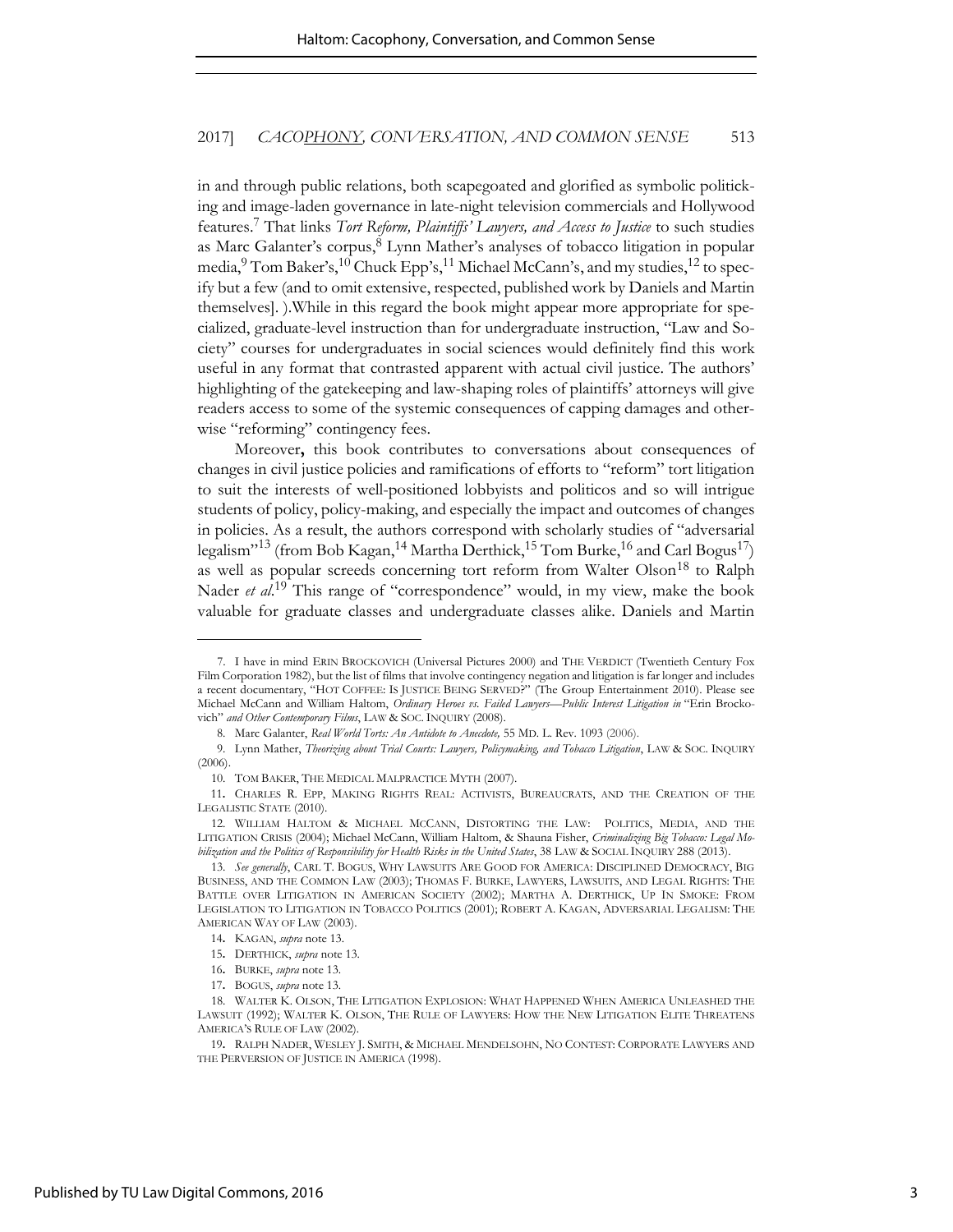514 *TULSA LAW REVIEW* [Vol. 52:511

model grounded, concrete, realistic, and painstaking inquiry that penetrates rhetoric and imagery to say what differences policies have made or are making. The book would profit as well policy wonks (especially in state capitals) and pundits (both in leading local papers and in the national press) who could get beyond ideological shibboleths and partisan sloganeering. If the chattering classes, including chattering professors and legal academics, neither note nor understand the costs and risks of reducing contingency-fee practice and undermining gatekeepers of civil recompense, then tort politics is distorted and no publics are educated. Even attentive citizens sophisticated enough to persevere through precise, measured prose could enhance their understanding of civil justice and litigation through this work.

In addition, the book contributes to significant, substantial discourse in sociolegal studies regarding trial lawyers as agents who must stay in business and regulate the transformation of disputes into settlements and cases in the system of civil justice in the United States. I expect law school professors and students, social scientists, public intellectuals, and other academics to be interested in and informed by Daniels and Martin's specific findings and general characterizations. In particular, this book nicely complements and even advances the studies of Herbert Kritzer<sup>20</sup> in depicting the professional experiences and commercial vicissitudes that shape civil justice and civil practices "on the ground" every day.

Both the sociological and the political-scientific aspects of the book make Daniels and Martin's studies of tort policies of vastly greater value to lawyers, legal academics, and judges as well as bar than any other study I know. Indeed, to the best of my knowledge, the only scholarship that competes with this book would be articles by Daniels and Martin that have graced law reviews and other scholarly journals or professional outlets over the last decades.

Having noted the contributions this book will make to various conversations, I concede that every student of civil justice and workaday litigation must wonder whether scholarship can overcome, even in the short run, well-financed cacophony and skillfully fabricated common sense. The authors cite recent work from popularizers, such as Walter Olson, to scholarly specialists, such as Herbert Kritzer, and many scholarly polemicists in between (for example, Lester Brickman<sup>21</sup>). The authors also connect twenty-first century civil-justice politicking to enduring dilemmas and questions from longstanding conflicts. The authors dexterously interweave chronic, largescale features and foibles of U.S. systems of civil litigation into contemporary, statewide facts and faults of Texas-style civil justice, which may incline pessimists and realists alike to wonder what may or will be done. In polities national and subnational in which masters of imagery, spin, symbols, and marketing routinely sweep away meticulous, accurate, precise, and fair (in the case of Daniels and Martin, even generous) students of lawyerly practice and civil-justice realities, scholars should not overesti-

<sup>20</sup>**.** HERBERT KRITZER, THE JUSTICE BROKER: LAWYERS AND ORDINARY LITIGATION (1990); HERBERT KRITZER, LET'S MAKE A DEAL: UNDERSTANDING THE NEGOTIATING PROCESS IN ORDINARY LITIGATION (1991); HERBERT KRITZER, RISKS, REPUTATIONS, AND REWARDS: CONTINGENCY FEE LEGAL PRACTICE IN THE UNITED STATES (2004).

<sup>21.</sup> LESTER BRICKMAN, LAWYER BARONS: WHAT THEIR CONTINGENCY FEES REALLY COST AMERICA (2011).